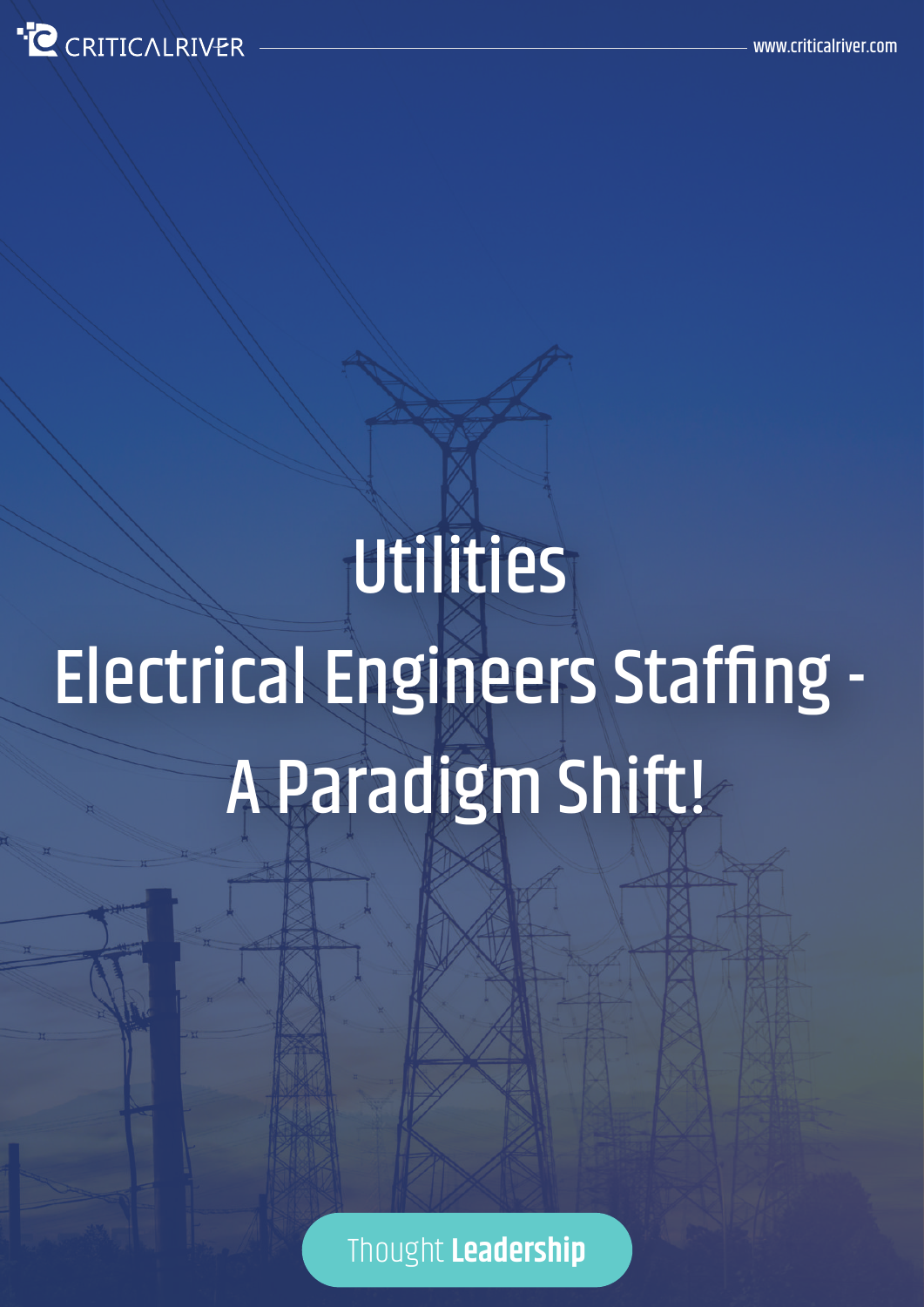COVID-19 has taught us business lessons from just about every angle, be it managing remote teams, managing supply chains, or steering varying customer demands. The experience has reset priorities associated with the essential infrastructure we all rely on, including the power grid.

A good roadmap for any electric utility as we slowly emerge from COVID-19 should be to invest in employees, deliver value to consumers, and treat suppliers and stakeholders fairly.

This holistic strategy is especially crucial to electric utilities at the pandemic height since it keeps safe electricity running to healthcare providers and other vital services. For those outside the utility industry, a reliable and robust power grid is something taken for granted.

While some critical functions can be executed remotely or outsourced, the industry faces an unusual challenge that many others do not. A substantial workforce share is vital to the business's continued operation and the sustained, reliable delivery of electricity, gas, and water.

With the requirement to work remotely and reduced staff to promote social distancing, utility companies have many compelling opportunities to save skillful employees and attract and retain the best talent.

## Challenge presents Opportunity

- Unemployment in electric utilities has risen since the start of COVID-19, but not as much as other industries, given the essential services it delivers. In a downturn, utilities present job security and a fixed career path with regular pay and perks to those with required technical skills.
- It used to be challenging to attract experienced employees to rural locations where many utility companies operate. Utilities can offer field careers in regions with low density and lower-cost living. An increase in remote work systems for employees in corporate roles can pull a new pool of workers who live far from the office.
- Utilities can use predictive analytics to attract better talent that would have chosen other technology driven industries in the past.
- Hiring and talent management leaders can contemplate adding data analytics to evaluate potential and current employees and develop a data analytics training approach.
- Utility talent strategy must take into deliberation generational differences. Millennials tend to desire workplace camaraderie and social engagement. It is difficult for employees to relate personally with one another without sharing a physical space.
- Collaboration tools can help bring employees closer, virtually, while also encouraging creativity, problem-solving, and innovation that working in teams can nurture.
- Today, utility workers are recognized for the risks they are taking to keep energy, water, and other crucial services available for citizens and essential industries. Utility companies should highlight their vital role in drawing potential employees, especially from younger generations.

## Aligning Talent Management with Business Outcomes

- Even though utilities are successful in drawing new talent, they are not able to mobilize them quickly enough to substitute the decades of expertise retiring from the workforce.
- By prioritizing abilities and roles according to both short-term operational and long-term goals to support the business, organizations can direct resources where they are required most. It can involve upskilling current employees and shift to new roles, as well as training new talent.